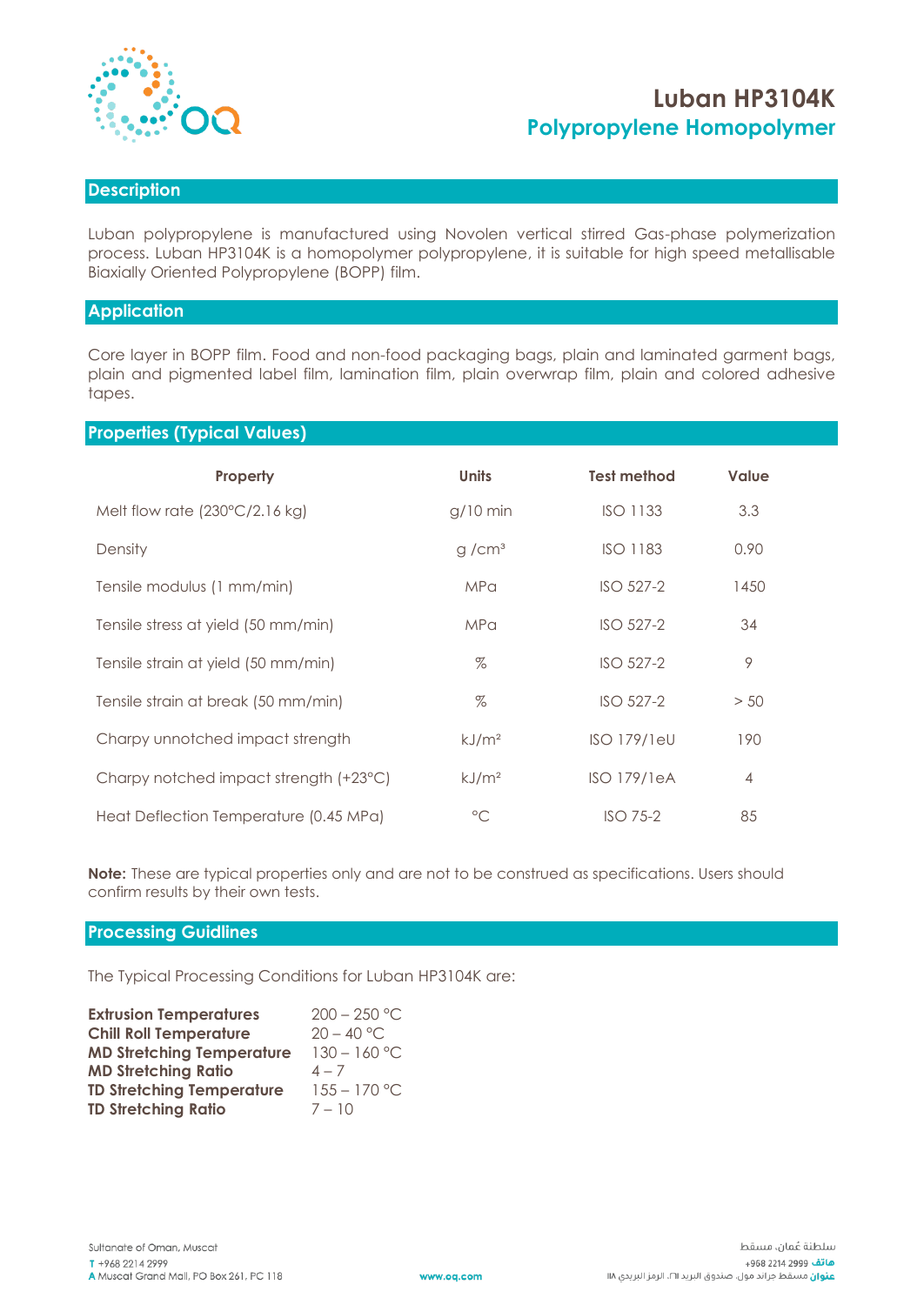

# **Luban HP3104K Polypropylene Homopolymer**

**Note:** Processing parameters should only be used as guidelines. The above properties values are not to be construed as specifications.

### **Storage and Handling**

Luban HP3104K must be protected from direct sunlight and should be stored in a shaded and completely dry area. During handling and processing, the material should be kept in a wellventilated area to prevent the accumulation of dust and fumes. Contact with strong oxidizers, excessive heat, sparks or open flame should be avoided as this could initiate the degradation process and consequently impact the quality of the material.

#### **Safety**

Luban HP3104K is not classified as dangerous preparation. For further information about safety in handling and processing please refer to the Safety Data Sheet.

### **Food Contact**

Luban HP3104K meets the requirements of the U.S. Food and Drug Administration (FDA) as specified in 21 CFR 177.1520, covering safe use of polyolefin articles and components of articles intended for direct food contact. For additional information on approved conditions of use for food contact applications, please refer to the "Product Stewardship Declaration".

## **Recycling**

The product is suitable for recycling using modern methods of shredding and cleaning. In-house production waste should be kept clean to facilitate direct recycling.

Updated: Mar. 2020

#### **Disclaimer:**

Values given here are typical and should not be interpreted as specification. Before using OQ product, customers and other users should make their own independent determination that the product is suitable for the intended use. This document does not constitute a warranty, express or implied, including a warranty of merchantability or fitness for a particular purpose. In addition, no immunity under OQ or third parties' intellectual property rights shall be implied from this document. No one is authorized to make any warranties, issue any immunities or assume any liabilities on behalf of OQ except in a writing signed